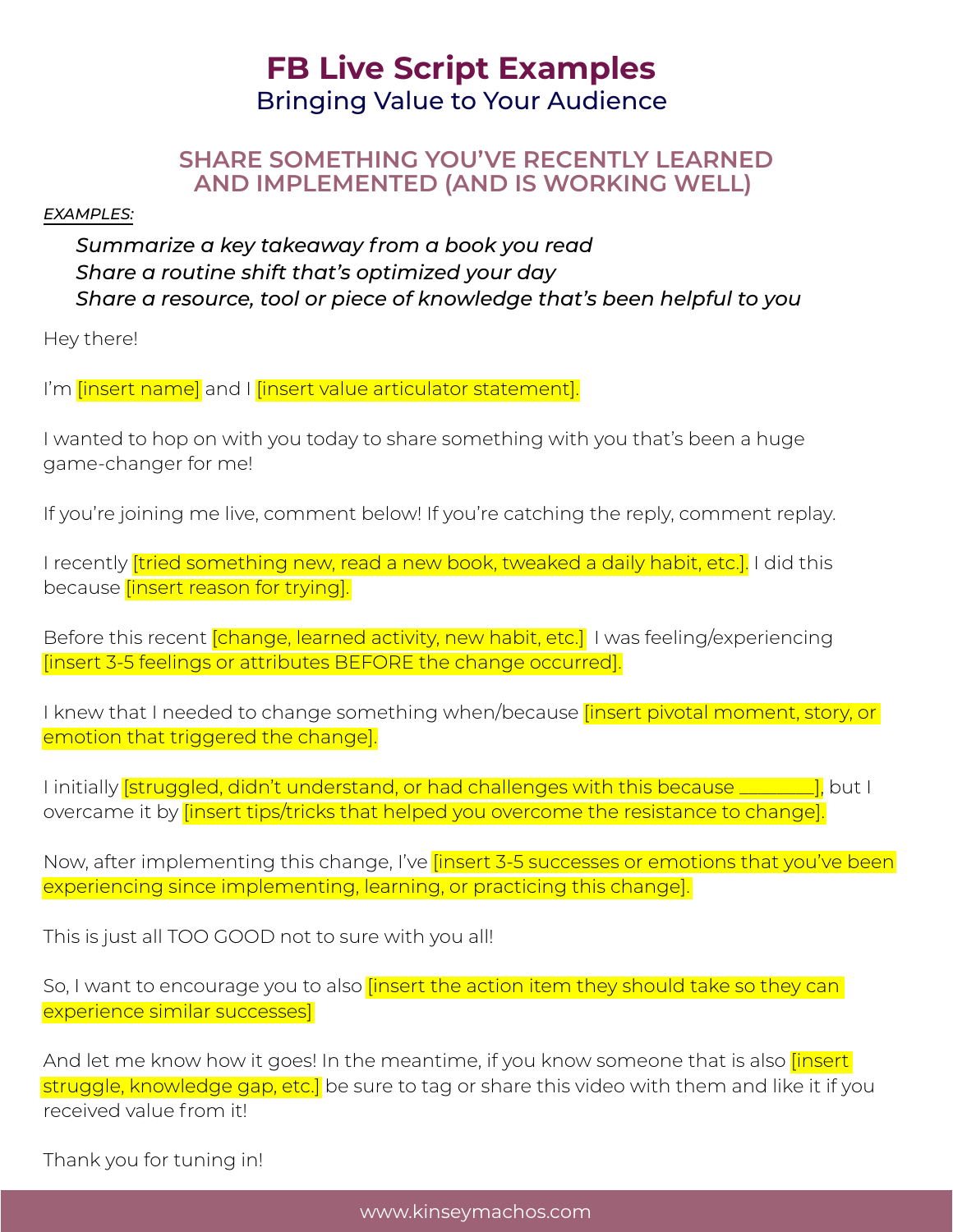### **SHARE INFORMATION DIRECTLY RELATED TO YOUR EXPERTISE AND GIVE A QUICK WIN**

*EXAMPLES:*

## *3 Ways to Build an Online Business The #1 Mistake You're Making as a Coach How Having Your Own Website Can Amplify Your Message*

Hey there!

I'm *[insert name]* and I *[insert value articulator statement]*.

If you've been struggling with *[insert challenge your audience experiences]* and you want to [insert the desired result] this message is for you today.

If you're joining me live, comment below! If you're catching the reply, comment replay.

This is [3 tips, the #1 mistake, 4 ways, etc] to [insert result/quick win].

[This is the body of the training that includes the step by step process for your audience and allows them to get very small, but mighty quick wins. The idea here is to get down to the micro-level and be clear and succinct. We don't want to change their life in 5 minutes, but rather give them something they can walk away and implement right away -- and see results!]

[Imagine you're training is bullet points and you have just a few key topics to cover.]

If you know someone that is also *[insert struggle, knowledge gap, etc.]* be sure to tag or share this video with them and like it if you received value from it!

Thank you for tuning in!

Chat soon!